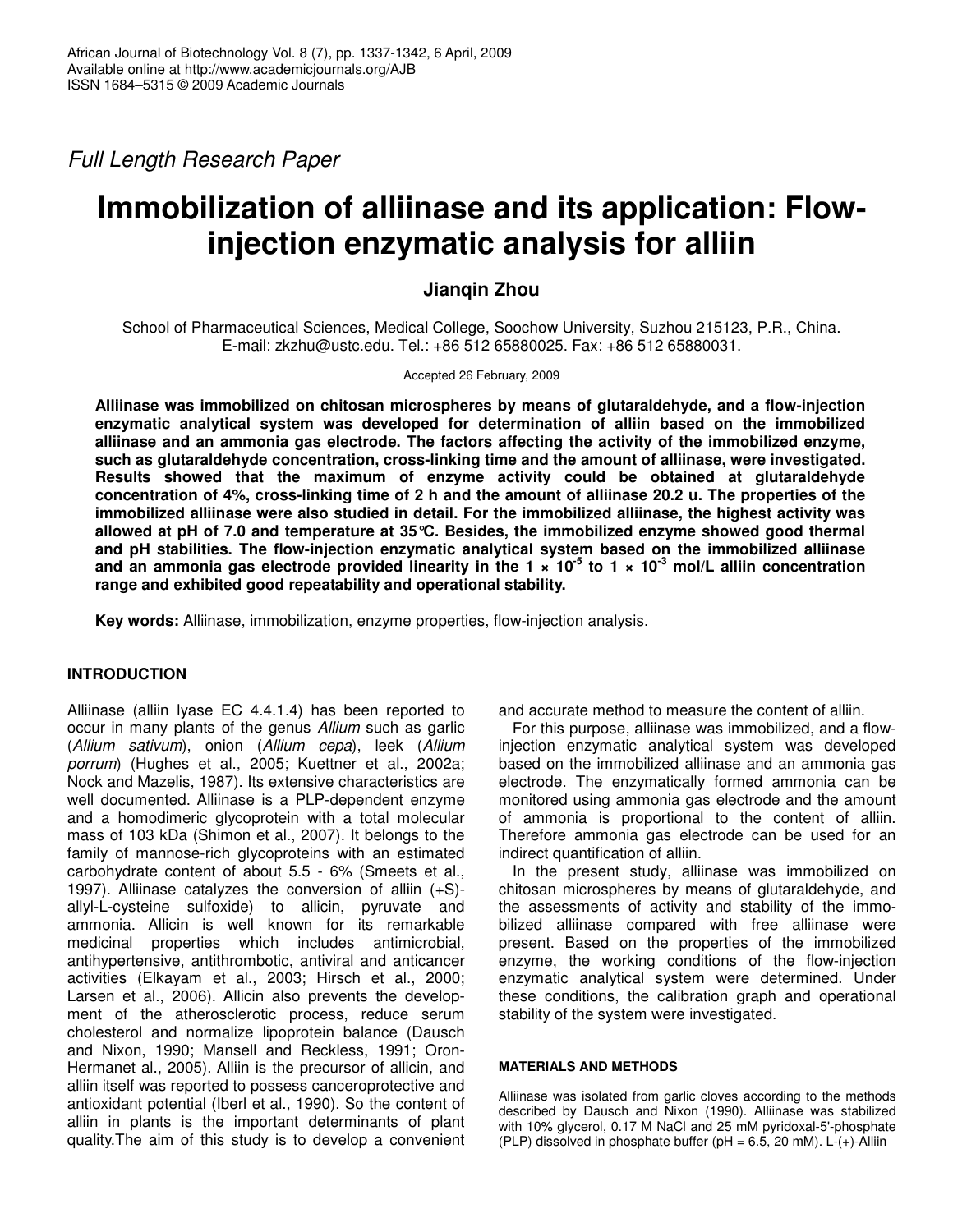was purchased from Fluka (Shanghai, China). Other chemicals were purchased from Sinopharm Chemical Reagent Co., Ltds (Shanghai, China).

#### **Immobilization of alliinase**

Chitosan solution (2.5% w/v) was prepared by dissolving a given amount of chitosan into 1% (v/v) acetic acid solution. The solution was then extruded through a needle into a solution of NaOH (20% w/v) and CH<sub>3</sub>OH (30% v/v) to form microspheres. After 2 h of hardening, the obtained microspheres were washed with distilled water to neutrality and then stored at 4°C for use.

The chitosan microspheres were put into glutaraldehyde solution and incubated at 4°C for several hours, followed by being rinsed with distilled water to get rid of glutaraldehyde. The cross-linked chitosan microspheres were immersed in enzyme solution for 2 h. Then the microspheres were again washed with distilled water to remove excessive alliinase and stored at 4°C.

#### **Enzyme activity assay**

Alliinase was assayed by determining the production of pyruvate from alliin. The reaction mixture consists of the selected amount of enzyme and 2 ml of 20 mmol/L alliin containing 20 µmol/L PLP. The mixture was incubated at 25°C for 5 min and then was filtered to quench the reaction. 2.5 ml aliquots of filtrate were taken to determine the production of pyruvate. One unit of alliinase activity is defined as the amount of enzyme which produces 1 µmol pyruvate per min. As to the activity of free alliinase, trichloroacetic acid was used to stop reaction.

#### **Measurement procedure**

A schematic diagram of the flow-injection enzymatic analytical system is shown in Figure 1. The flow-injection enzymatic analytical system mainly consisted of a constant flow pump (DHL-B, Shanghai Qingpu Huxi Instrument Factory), a column (13 mm × 30 mm), an ammonia gas electrode (pNH3-1, Shanghai Precision and Scientific Instrument Co. LTD), a pH-meter (pHS-2F, Shanghai Precision and Scientific Instrument Co. LTD). The immobilized alliinase was filled in the column. Samples for analysis were dissolved in phosphate buffer (0.01 M, pH 7.0) and injected into the column. After 5 min enzymatic reaction, the buffer solution was pumped into the column and the resulting solution in the column was driven to the electrode cell. The pH meter was used to measure the output voltages ( $\triangle E$ ). For constructing a calibration curve, the experiment was repeated with different alliin solutions of known concentrations.

# **RESULTS AND DISCUSSION**

#### **Optimal conditions for immobilizing alliinase**

Chitosan was cross-linked by means of glutaraldehyde to bind the alliinase through amino groups. The immobilization was performed with excessive pyridoxal -5' phosphate to protect lys251 from reacting with the activated carrier (Miron et al., 2006). Moreover, addition of pyridoxal-5'-phosphate in immobilization medium is helpful to reserve enzyme activity because the excessive pyridoxal-5'-phosphate could occupy the unfilled PLPsites on alliinase (Kuettner et al., 2002b; Lancaster et al., 1998).



**Figure 1.** Schematic diagram of the the flow-injection enzymatic analytical system.



**Figure 2.** Effect of glutaraldehyde concentration on immobilization of alliinase. Immobilization conditions: amount of alliinase 6.7u; glutaraldehyde concentration 1-6%; cross-linking time 3 h. Relative activities were calculated by using the highest activity of immobilized alliinase as 100%.

# **Effect of glutaraldehyde concentration on immobilization**

The effect of glutaraldehyde concentration on the activity of immobilized enzyme was shown in Figure 2. The relative activity of immobilized alliinase increased by increasing the concentration of glutaraldehyde from 1 to 4% and then decreased. At low concentration of glutaraldehyde, few bonds involving the carrier and the enzyme molecules were formed, thus not sufficient to give a high immobilization yield. The increase in the concentration of glutaraldehyde allowed the immobilization of maximum enzyme. However, since glutaraldehyde is toxic to the enzyme, a high concentration of glutaraldehyde above 4% also led to enzyme denaturation and decreased enzyme activity. Thus 4% of glutaraldehyde concentration was accepted as the optimal concentration for enzyme immobilization.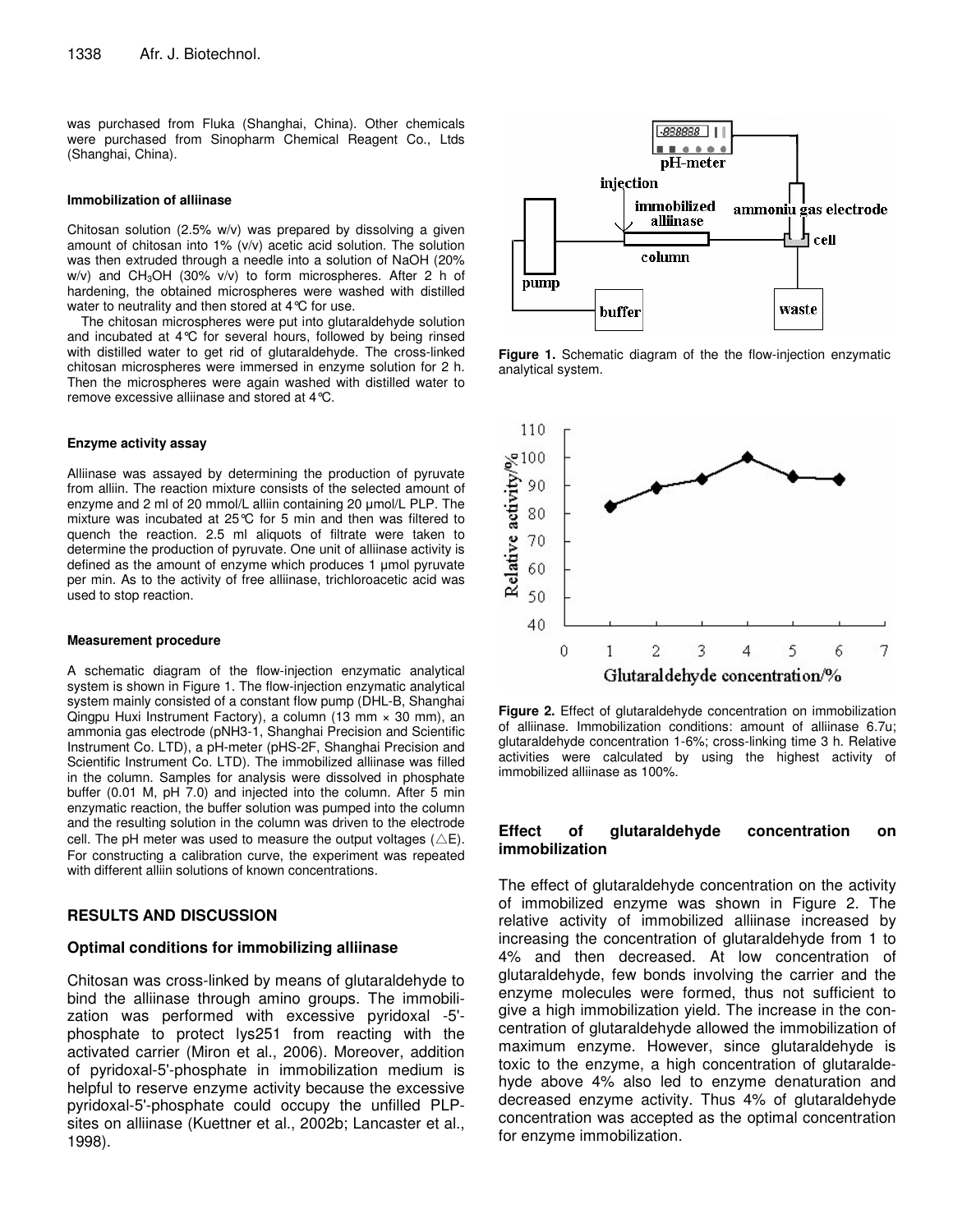

**Figure 3.** Effect of cross-linking time on immobilization. Immobilization conditions: amount of alliinase 6.7u; glutaraldehyde concentration 4% cross-linking time 0.5-3 h. Relative activities were calculated by using the highest activity of immobilized alliinase as 100%.



**Figure 4.** Effect of the amount of alliinase on activity of immobilized enzyme. Immobilization conditions: amount of alliinase between 6.7-40.3u; glutaraldehyde concentration 4%; cross-linking time 2 h. Relative activities were calculated by using the highest activity of immobilized alliinase as 100%.

#### **Effect of cross-linking time on immobilization**

The effect of cross-linking time on immobilization was investigated. As shown in Figure 3, with the increase of cross-linking time, the relative activity of immobilized alliinase increased to a maximum value and then decreased. The optimum cross-linking time was 2 h. Longer immobilization process would cause denaturation of enzyme, so the immobilized enzyme activity fell after 2 h. Chen and Chang (1994) immobilized chitinase on a reversibly soluble-insoluble polymer and observed similar results regarding the effect of immobilization time.



**Figure 5.** Effect of pH on activities of free and immobilized alliinase. Relative activities were calculated by using the highest activity of free and immobilized alliinase as 100%, respectively.

#### **Effect of the amount of enzyme on immobilization**

Figure 4 shows the effect of the amount of enzyme on immobilization. With the increase in the amount of alliinase, the relativity activity of the immobilized enzyme increased to a maximum value when the amount of alliinase was 20.2 u and then decreased slightly. Increasing the amount of enzyme in the immobilization medium resulted in a competitive binding of enzyme molecules through active chemical groups. It was assumed that the amount of enzyme bound into the carrier reached saturation at 20.2 u. The 20.2 u of alliinase was chosen for the preparation of immobilization. Teke and Baysal (2007) observed similar trend for the immobilization of urease into nylon-6-membrane. The immobilization efficiency peaked at an enzyme concentration of 10 mg/ml and then levelled of with the increase in urease concentration (from 10 to 20 mg/ml).

#### **Properties of immobilized alliinase**

#### **Effect of pH on the activities of alliinase**

The pH dependence of the activity of immobilized alliinase was studied, and the results were compared with those for free alliinase. Figure 5 shows the effect of pH on the activity of free and immobilized alliinase ranging between pH 3.0 and 8.0. The optimum pH was found to shift from 6.0 to 7.0 by the immobilization. Miron et al. (2006) reported similar changing in the optimum pH of alliinase after immobilization on beaded cellulose. In his work, the optimal pH for soluble alliinase activity was 6.5, whereas that of covalently immobilized alliinase ranged between pH 7.0 and 7.5.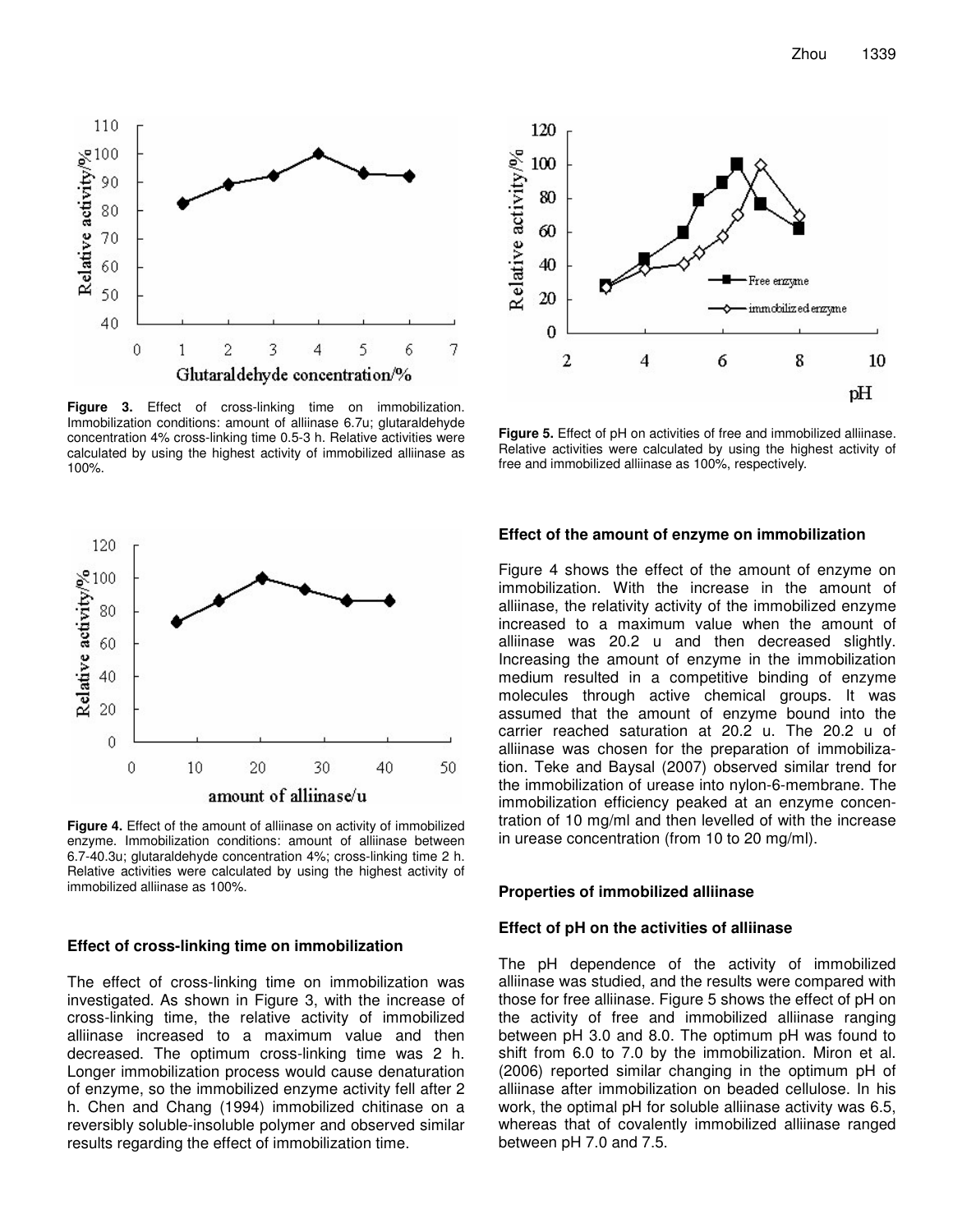|                       | Residual activity*(%) |       |        |        |  |  |  |
|-----------------------|-----------------------|-------|--------|--------|--|--|--|
| <b>Alliinase</b>      | pH 5.5                | pH 6  | pH 6.5 | pH 7.0 |  |  |  |
| Free alliinase        | 59.8                  | 78.7  | 97.6   | 89.9   |  |  |  |
| Immobilized alliinase | 96.0                  | 102.9 | 100.0  | 107.0  |  |  |  |

**Table 1.** pH stabilities of free and immobilized alliinase. Both free and immobilized enzyme were incubated in pH 5.5, 6.0, 6.5 and 7.0 phosphate buffer for 3 h.

\*Residual activities were calculated by using the initial activity of immobilized alliinase as 100%.

**Table 2.** Thermostabilities of free and immobilized alliinase. Thermostabilities of free and immobilized enzyme were examined by incubation at 20 $^{\circ}$ C, 25 $^{\circ}$ C, 30 $^{\circ}$ C, 35 $^{\circ}$ C, 40 $^{\circ}$ C and 45 $^{\circ}$ C for 3h before the measurements.

|                       | Residual activity* $(\%)$ |                |                |                |       |       |  |
|-----------------------|---------------------------|----------------|----------------|----------------|-------|-------|--|
| <b>Alliinase</b>      | $20^{\circ}C$             | $25^{\circ}$ C | $30^{\circ}$ C | $35^{\circ}$ C | 40 °C | 45 °C |  |
| Free alliinase        | 80.9                      | 68.9           | 31.3           | 22.5           | 4.0   | 5.8   |  |
| Immobilized alliinase | 87.0                      | 75.0           | 48.8           | 36.7           | 20.0  | 9.8   |  |

\*Residual activities were calculated by using the initial activity of immobilized alliinase as 100%.

# **pH stabilities of alliinase**

For investigation of pH stabilities of the free and immobilized enzyme both of them were incubated in phosphate buffer (pH 5.5, 6.0, 6.5 and 7.0) for 3 h. As shown in Table 1, the immobilization of alliinase increased the pH stability of enzyme. The immobilized alliinase lost no activity after 3 h incubation in pH 6.0, 6.5 and 7.0 buffer. The activity maximum and the best pH stability of the immobilized alliinase were both at pH 7.0, so phosphate buffer pH 7.0 was selected as working pH of the immobilized alliinase.

# **Effect of temperature on the activities of alliinase**

The effect of temperature on the activities of alliinase was also investigated ranged from 20 to 50°C. As depicted in Figure 6, the optimum temperatures for free alliinase and immobilized alliinase were 30 and 35°C, respectively. So, there was a shifting on the optimum temperature of the immobilized alliinase. Immobilization by means of glutaraldehyde cross-linking resulted in higher optimum temperature as glutaraldehyde reacts with  $-MH<sub>2</sub>$  groups of enzyme to form bonds akin to disulfide bridges (Sharma et al., 2001), leading to the increase of the rigidity of enzyme structure. Shift of optimum temperature to higher value after enzyme immobilization has been widely reported in other studies (Chen and Chang, 1994; Gabrovska et al., 2007; Glodek et al., 2002; Zhang et al., 2004).

# **Thermostabilities of free and immobilized enzyme**

The thermostability is one of the most important proper-



**Figure 6.** Effect of temperature on activities of free and immobilized alliinase. Relative activities were calculated by using the highest activity of free and immobilized alliinase as 100%, respectively.

ties of any immobilized enzyme for application. Thermostabilities of free and immobilized enzyme were also examined by incubation at 20, 25, 30, 35, 40 and 45°C for 3 h before the measurements. These results are summarized in Table 2. After heat treatment, both free and immobilized alliinase lost activity, especially at high temperature. However, the thermostability of the immobilized enzyme was better than that of the free enzyme. The thermal stability of an enzyme was enhanced by immobilization, so the potential utilization of such enzymes would be extensive. According to the optimum temperature study, the best activity was monitored at 35°C for the immobilized enzyme. However, following heat treatment at 35°C for 3 h the immobilized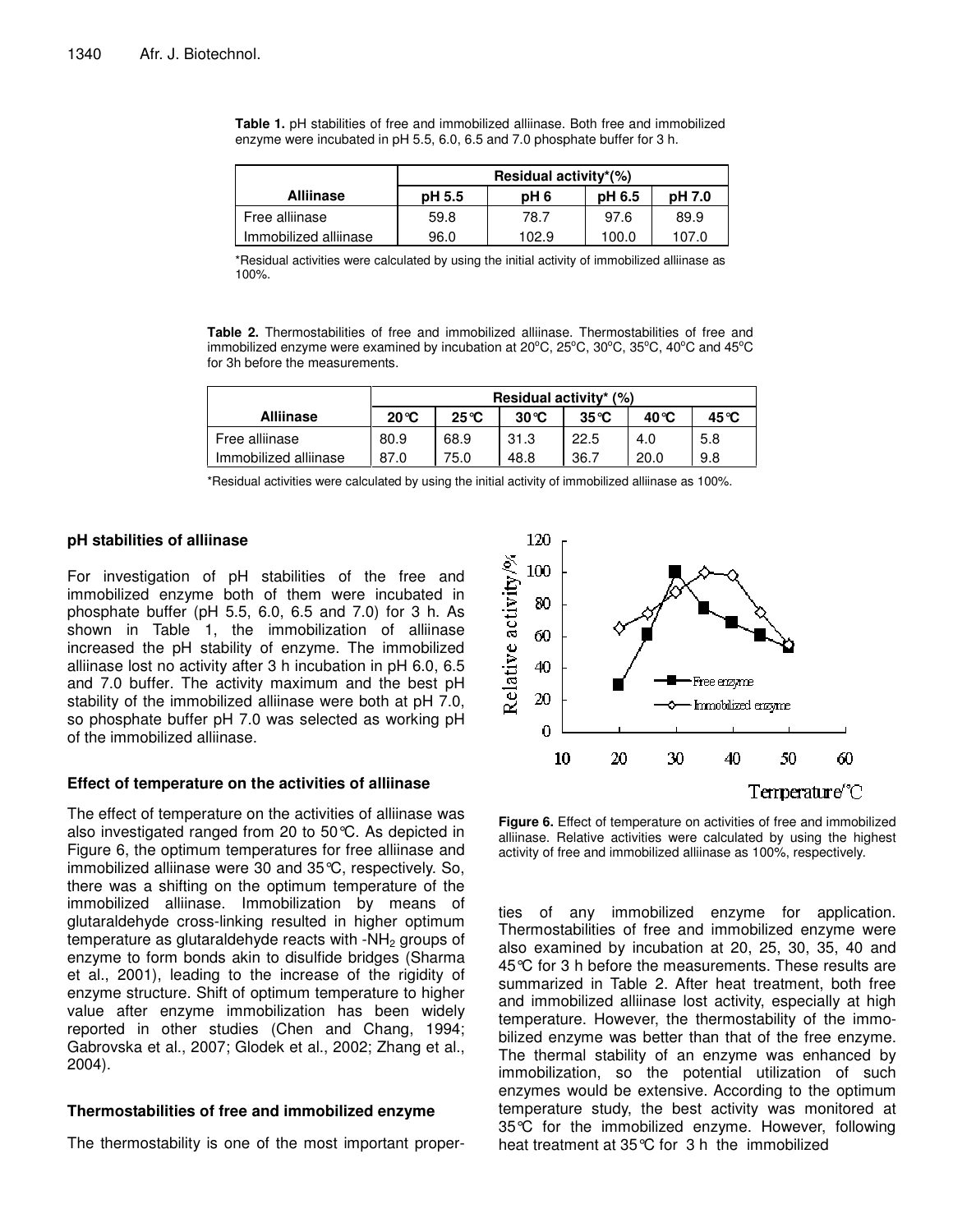

**Figure 7.** Calibration graph for the flow-injection enzymatic analytic-cal system. Working conditions: phosphate buffer pH 7.0, 10mM and 25°C.



**Figure 8.** Operational stability of the system. Relative activities were calculated by using the initial activity of immobilized alliinase as 100%.

alliinase retained only 36.7% of its original activity. So, 25°C was selected as the working temperature of the immobilized alliinase, for at the lower temperature the immobilized alliinase exhibited fairly well performance and maintained longer work time.

#### **Application of immobilized alliinase**

In order to develop a convenient and accurate method to measure the content of alliin, a flow-injection enzymatic analytical system was developed based on the immobilized alliinase and an ammonia gas electrode.

# **Calibration graph for the flow-injection enzymatic analytical system**

In this study, the calibration graph of the flow-injection enzymatic analytical system was investigated. The system was operated at 25°C using buffer solutions at pH 7.0 (10 mM). The concentrations of alliin were 0.01, 0.05, 0.1, 0.5 and 1 mM. The calibration graph for alliin standard is shown in Figure 7. Quantitative determination of alliin can be carried out in the linear range between 1×10 5 and  $1\times10^{-3}$  M.

#### **Repeatbility**

The repeatability of the flow-injection enzymatic analytical system was also studied by injecting 1 mM alliin ( $n = 7$ ). The average value and the standard deviation (S.D.) were  $1.1 \pm 0.13$  mM for the system, respectively, indicating that reproducible results can be obtained by this system.

## **Operational stability**

Finally the operational stability of the system was investigated. In this study several measurements were carried out by flow-injection enzymatic analytical system. The result was shown in Figure 8. At the end of the 10th measurement, the immoblilized alliinase just lost 4% of its initial activity, indicating that the system exhibited good operational stability.

# **Conclusions**

In this study, alliinase was immoblilized and its properties, such as temperature, pH dependence and stabilities, were investigated. For alliinase immobilized on chitosan microspheres, the optimum pH and temperature shifted to higher values, moreover, thermal and pH stabilities improved compared to those of free enzyme. Subsequently a flow-injection enzymatic analytical system was developed based on the immobilized alliinase and an ammonia-gas electrode. Under the optimal working conditions, the system exhibited excellent response performance to alliin and good repeatability. The flow-injection enzymatic analytical system is helpful to determine the content of alliin in plant material and can be applied for quality control of herbal remedies and screening of potential medicinal plants.

## **REFERENCES**

Chen JP, Chang KC (1994). Immobilization of chitinase on a reversibly soluble-insoluble polymer for chitin hydrolysis. J. Chem. Tech. Biotechnol. 60: 133-140.